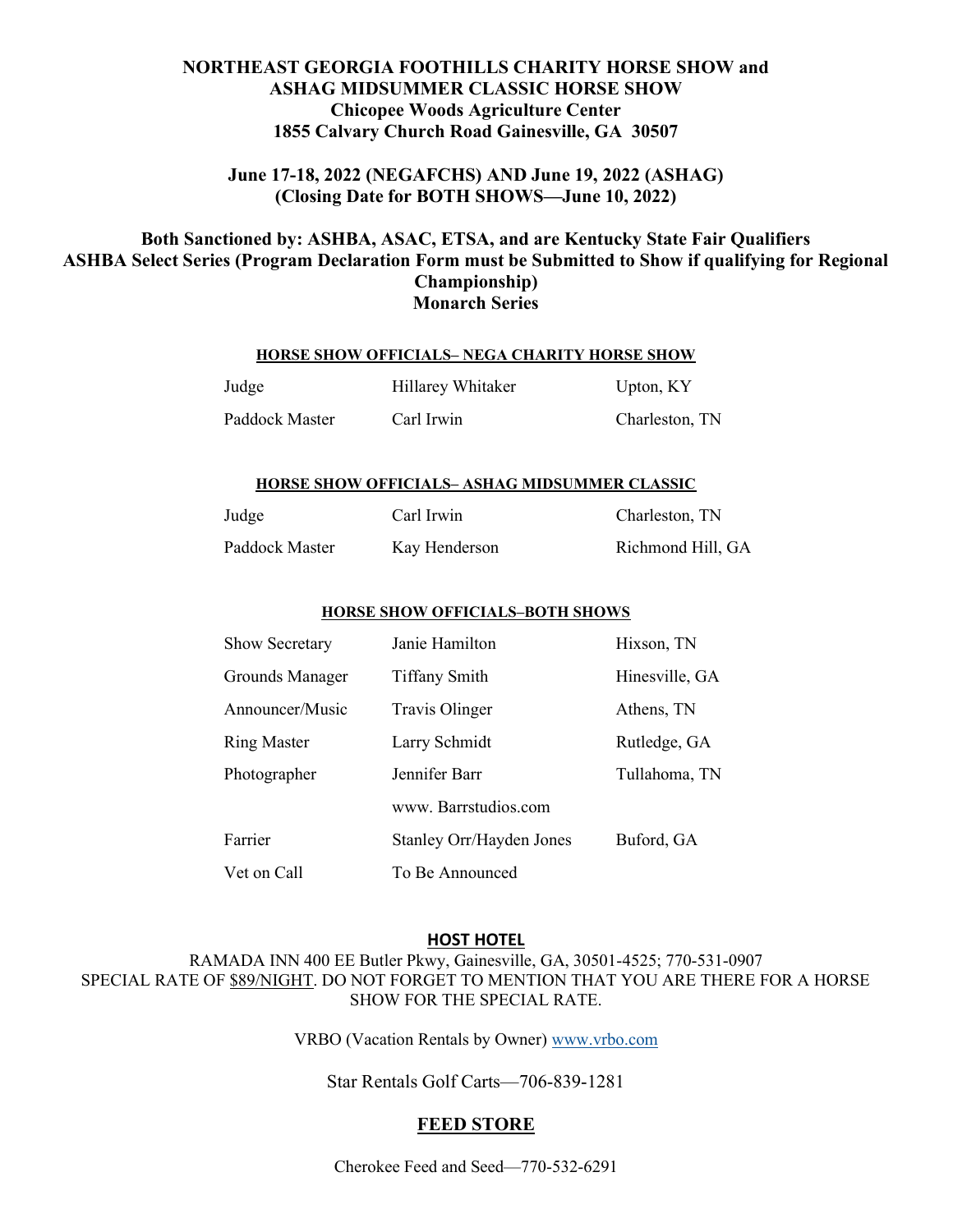# RULES AND REGULATIONS

- Entries: Entries close June 10, 2022, and must be postmarked by that date. Any entries received after this date will be considered post entries and pay a \$10.00 per horse post entry fee. The entry office will close one hour before each session. Anyone making an entry after the office has closed will be assessed a \$25.00 emergency entry fee plus normal entry fees and post entry fees if applicable.
- Bedding: Bedding order must be included on the Entry Blank. Changes and additions to your Bedding Order must be received by Friday, June 10, 2022, at 6:00 P.M. Shavings are \$9.00 per bag. Additional bedding can be ordered at the show office. The exhibitor must pick up the bedding at the Shaving's Stalls. Contact Tina Smith for prebedding (706-244-2861).
- Open Checks: The Horse Show requires a signed open check be left with the entry office for all tab accounts. No back numbers will be issued without an open check. It is the responsibility of each exhibitor or agent to settle his/her account by the end of the show. Upon failure to do so, the horse show secretary will fill in the correct amount on the open check and the exhibitor or agent relinquishes the right for adjustment after leaving the show.
- Stalls and Stall Reservations: Stalls and tack stalls are \$75.00 each. All horses must be stalled and pay stall fee to participate in this show. For stall reservations and to order bedding, contact Janie Hamilton at 214-478-0897 or dkhoss@aol.com. Stalls will be available on Thursday, June 16, after 3:00 P.M. Arrivals before Thursday need to notify Janie Hamilton in advance at 214-478-0897 and will be charged an additional \$20.00 per stall. Exhibitors not showing at the Georgia Midsummer Classic Horse Show that need to stay over until, Sunday, June 19 will be charged an additional \$20.00 per stall. Stalls for Midsummer will be \$55.00 for Sunday, June 19, 2022 and that includes staying over until Monday, June 20, 2022 at 8:00 am.
- Stall Assignment Policy: A stall chart will be posted on the bulletin board in front of the show office and will be available on Thursday, June 16. Stalls will be assigned by the show management to most efficiently use available stalls. Stalls will remain the same for Midsummer.
- Refunding of Fees: A full refund will be given to anyone who cancels their entries before the closing date of June 10, 2022. After the closing date, stall refunds will be given only if the stalls are able to be resold. Entry fees will be refunded to anyone who cancels up to one hour prior to the start of the session in which they are showing. Once the office has closed for the session, no entry fees will be refunded. Entry fees will not be refunded when an entry misses their class.

Returned Checks: All returned checks will be charged a \$50.00 returned check fee.

- Holds: There is a two-minute limit on holds. Requests should be made at the show office or with the Paddock Master. Once the class is called, the gate will remain open for no more than two minutes. It is the exhibitor's responsibility to check in at the paddock with the Paddock Master.
- Management Decisions: Management decisions are final. Anyone entering the show grounds agrees to abide by the rules and decision of the Chicopee Woods Agricultural Center, the Northeast Georgia Foothills Charity Horse Show Management, and the ASHAG Midsummer Classic Management.
- No Canter Classes: Riders showing in a no canter class cannot cross enter in a canter class except in the following classes: English Pleasure Walk/Trot—Open (Saddle Seat or Hunt Seat) (Any Breed) or Walk/Trot or Jog/Trot Pleasure—Open (Any Tack) (Any Breed).

Junior Exhibitor Classes: Open to junior exhibitor riders that are 17-years-old and under.

Junior Horse Classes: Open to horses that are four-years-old and under.

Limit Horse Classes: Open to horses that have not won more than six blue ribbons (one horse classes not to count).

Adult Amateur Classes: Open to adult amateur riders that are 18-years-old and over.

Championship Classes: Qualifying is required to enter any Championship class.

Stake Classes: Qualifying is not required to enter any Stake class.

Academy Classes: Academy classes are open to Saddle Seat, Hunt Seat, and Western Seat riders. Academy classes will be split if there are more than ten entries. Helmets will be allowed in any class without penalty. Helmets are required in all 17 and under Academy Classes. (http://www.ashag.org/high-point-rules.html)

Coggins: A valid negative Coggins must be available to be shown to the show secretary.

Warm-Up Ring Procedure: The next class on the schedule has priority for the use of the warm-up ring.

Ring Procedure: The gate to the show ring will be closed two minutes after the first horse enters the ring. Any Exhibitor not in the ring by that time will not be admitted. Due to unforeseen problems with any mechanical device, the PA system and paddock calls over that system must be considered a courtesy. Therefore, no protest will be upheld, nor will any section be changed due to a PA malfunction.

Proper Attire: All riders, drivers, and attendants must be neatly and appropriately dressed when entering the ring.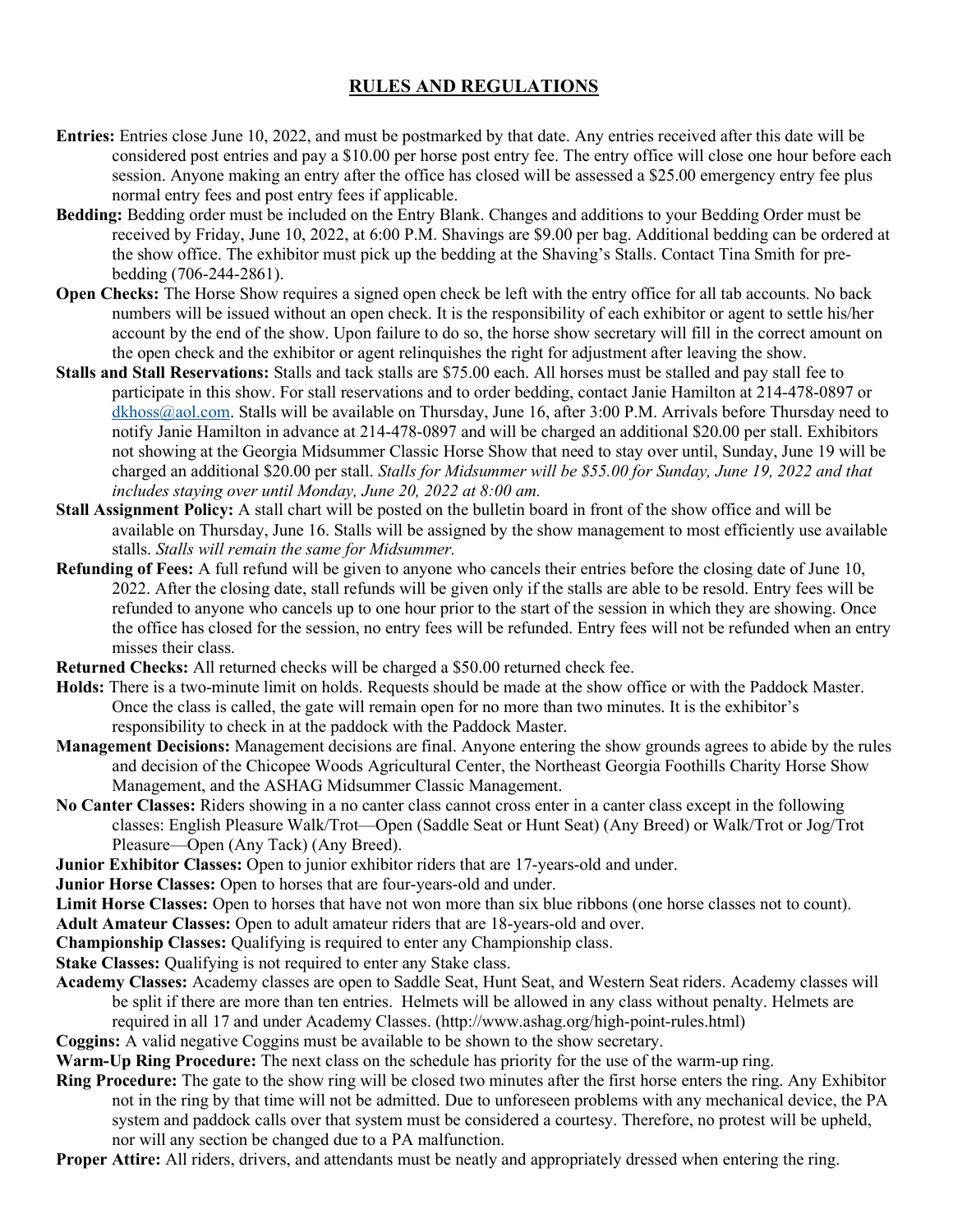- Stable Area: Gas, electric or propane heaters, propane tanks, hot plates, and air conditioners are prohibited in the stable area. All electrical extension cords must be 12-gauge, 3 wire, and prong negative type.
- Attention Getting Devices: Items such as tape measures, blow horns, split bamboo poles, whistles, aerosol cans, or whips longer than six feet that would alter the performance of a horse or disturb another horse will not be allowed at the entrance of the show ring, ring side, or in the warm-up ring. Explosives, fire extinguishers, and laser light beams are prohibited on the show grounds before, during, and after the show. All such items will be confiscated.
- RV: RV hookups are available for \$40.00 per night.
- Trailer and Vehicle Parking: All trailers and vehicles must be parked in designated areas. Absolutely no trailer or vehicle parking will be permitted in the barn area. The fire code dictates that fire lanes must be left open on all sides of the barns in case of emergency.
- Pets: All pets on the grounds must be on a leash and under control at all times.
- Golf Cart Use: Operators of motorized vehicles must possess a valid driver's license from the state in which they reside. Violations of this rule will result in the confiscation of the vehicle and a fine of \$50.00. Exception: wheelchairs and other mobility assistance devices. Remember, horses have the right-of way!
- Exhibitors: Please assist in maintaining clean facilities and grounds by placing litter in trash receptacles. Please place manure and used shavings from the stalls and trailers in designated areas. Do not turn horses loose in any ring on the show grounds
- Discipline: Exhibitors are notified that any act of discourtesy or disobedience to the judge or officials, on the part of the owner, manager, rider, driver, or groom shall be grounds to disqualify the horse, and the owner shall forfeit all fees. In the case of any horse being disqualified, the winner of the next succeeding prize in that class shall take the prize that had been awarded to the disqualified horse.
- Protest: If you wish to file a protest, please see horse show management. There will be a charge of \$100.00 until the protest is resolved. If the protest is in your favor, you will be refunded the \$100.00. If the protest is not in your favor, you forfeit the \$100.00. The horse that is being protested may be asked for registration papers.
- Show Committee: The Show Committee reserves the right to decline to receive any entry and to return any entry fee and/or stall fee before or during the show, without being liable for compensation. Should any questions arise that are not provided for in the foregoing rules, the same shall be referred to the show committee whose decision shall be final. No entries will be accepted if there is an outstanding balance from a previous Northeast Georgia Foothills Charity Horse Show or ASHAG Midsummer Classic Horse Show.
- Liability: The Northeast Georgia Foothills Horse Show and the Chicopee Woods Agricultural Center or ASHAG Midsummer Class Horse Show will not be responsible for any accident, theft, damage, or injury occurring at the facility. The show committee of the Northeast Georgia Foothills Horse Show, the ASHAG Midsummer Classic Horse Show, the Chicopee Woods Agricultural Center, nor any sponsor will be responsible for any accident which may occur to any owner, vendor, spectator, driver, rider, groom, attendance animal, or equipment at the show. Warning: Under Georgia law, an equine activity sponsor or equine professional is not liable for an injury to or the death of a participant in equine activities resulting from the inherent risks of equine activities, pursuant to Chapter 12 of Title 4 of the Official Code of Georgia Annotated.
- US Equestrian Rules: Every class offered herein will be conducted in the spirit of the US Equestrian rules and judged in accordance therewith. The show committee will act as steward when any rule needs to be reviewed for clarification.

# CHICOPEE WOODS RULES AND INFORMATION

- 1. All vehicles must be kept in designated parking area.
- 2. Aisles and roadways around barns must be kept open all times due to fire and emergency regulations.
- 3. Only licensed operators will be permitted to operate vehicles. Golf Carts Included.
- 4. Pets must be kept on a maximum of a 6-foot leash at all times. No pets are allowed in any office.
- 5. No alcoholic beverages allowed on premises.
- 6. All RVs must park and hook up in designated RV hook-up areas.
- 7. Gas, electric or propane heaters, propane tanks and hot plates are prohibited in stall areas at all times.
- 8. Electrical extension cords must be 12 (twelve) gauge and 3 three) wire and prong negative ground type.
- 9. All manure and used shavings removed from stalls must be placed in specified areas NOT Garbage can.
- 10. No smoking in buildings, rest rooms or stable area.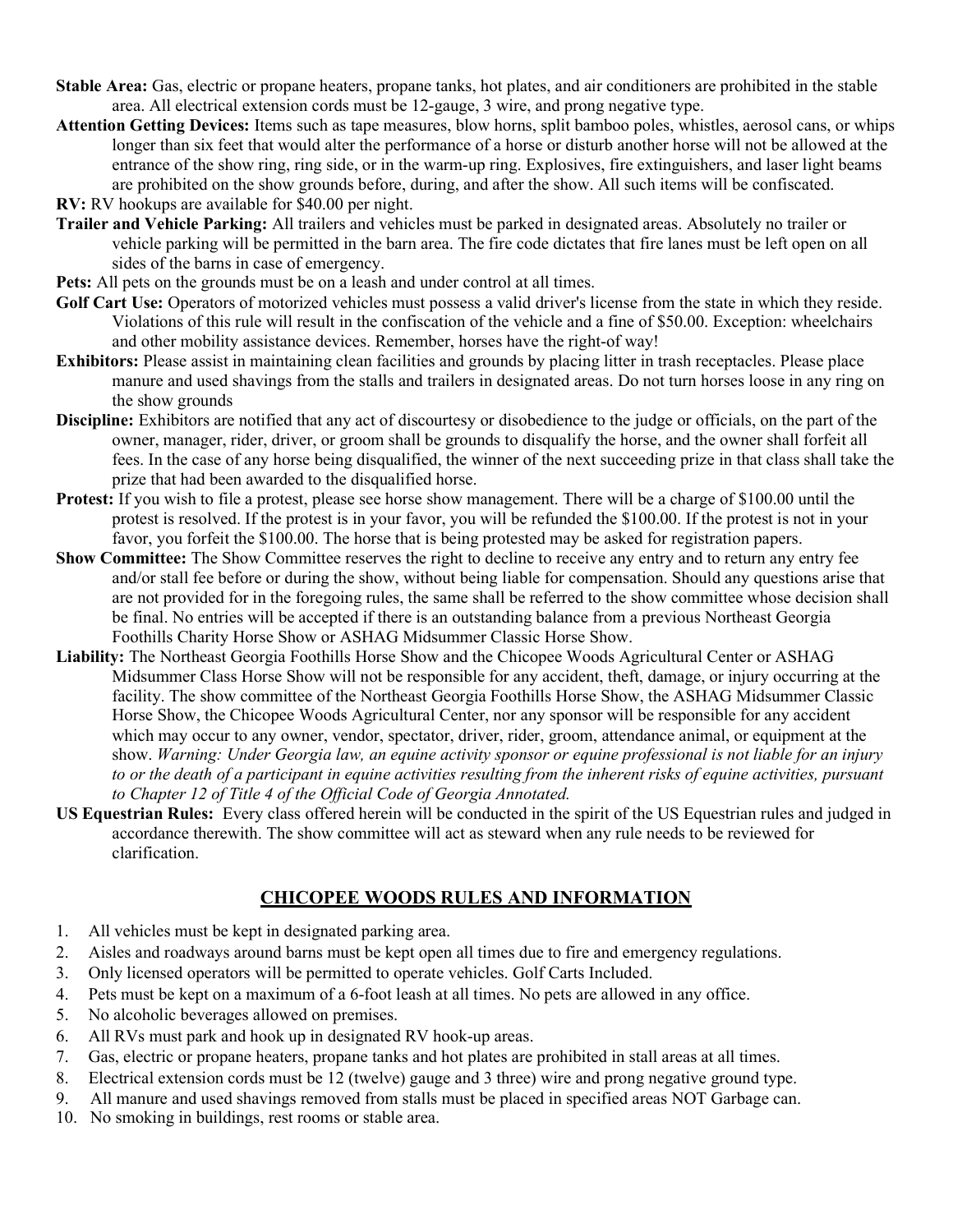# ASHAG HIGH POINT AWARDS

We encourage all owners to support the ASHAG High Point System. You do not have to be a resident of Georgia to be an ASHAG member. ASHAG now has a State and a Regional Point system for EVERYONE! See www.ASHAG.org for further information. Membership Forms and copies of the High Points system will be available in the Horse Show Office!

# CONCURRENT CLASSES (BOTH SHOWS)

Classes listed with an "A" and "B" split will run CONCURRENTLY (in the ring at the same time but tied separately) if fewer than 6 entries in BOTH divisions. If 6 or more entries in EITHER division, the classes will run CONSECUTIVELY (back-to-back). Please be prepared for either scenario.

## BUY-A-CLASS NORTHEAST GEORGIA FOOTHILLS CHARITY HORSE SHOW

Buy-A-Class opportunities are being offered for the purchase price of \$75.00. All Buy-A-Classes must be chosen as soon as possible so that exhibitors may be notified that we are offering the classes. Simply request any class or championship class (which has a qualifying class) that you would like to have at the horse show. These are offered on a first come basis and must be paid for in advance. Please contact Janie Hamilton at 214-478-0897 to arrange to purchase a Buy-A-Class. According to ASHBA, Buy-A-Classes will not count as qualifying classes for the 2022 World's Championship (unless published one month before the show). See horse show class list for "ADD-A-CLASS" spots.

# SCHEDULE OF FEES NORTHEAST GEOERGIA FOOTHILLS CHARITY HORSE SHOW

| Entry Fee (Academy and Performance Qualifying Classes) (6 Ribbons) | \$25.00 |
|--------------------------------------------------------------------|---------|
| Entry Fee (Championship/Stake Classes) (6 Ribbons)                 | \$35.00 |
| Entry Fee (Stick Horse) (All Blues!)                               | free    |
| Entry Fee (Lead Line) (All Blues!)                                 | \$10.00 |
| Office Fee per Horse/Rider                                         | \$15.00 |
| Late Fee per Horse (after June 10)                                 | \$15.00 |
| Emergency Entry Fee (after Office Closes)                          | \$25.00 |
| <b>Horse Stalls</b>                                                | \$75.00 |
| <b>Tack Stalls</b>                                                 | \$75.00 |
| Bedding (per Bag) (Price Subject to Facility Charge Changes)       | \$9.00  |
| Early Arrival/Late Departure (per Stall)                           | \$20.00 |
| Table                                                              | \$75.00 |
| RV Space (per Night)                                               | \$40.00 |
| Buy-A-Classes (Contact Janie Hamilton at 214-478-0897 to Purchase) | \$75.00 |
| <b>SCHEDULE OF FEES ASHAG MIDSUMMER CLASSIC</b>                    |         |
| Entry Fee (Academy and Performance Qualifying Classes) (6 Ribbons) | \$25.00 |
| Entry Fee (Championship/Stake Classes) (6 Ribbons)                 | \$35.00 |
| Office Fee per Horse/Rider                                         | \$15.00 |
| Late Fee per Horse (after June 18)                                 | \$15.00 |
| Emergency Entry Fee (after Office Closes)                          | \$25.00 |
| Horse Stalls                                                       | \$55.00 |
| <b>Tack Stalls</b>                                                 | \$55.00 |
| Bedding (per Bag) (Price Subject to Facility Charge Changes)       | \$9.00  |
| Early Arrival/Late Departure (per Stall)                           | \$20.00 |

RV Space (per Night)  $$40.00$  $\text{Table}$   $\$25.00$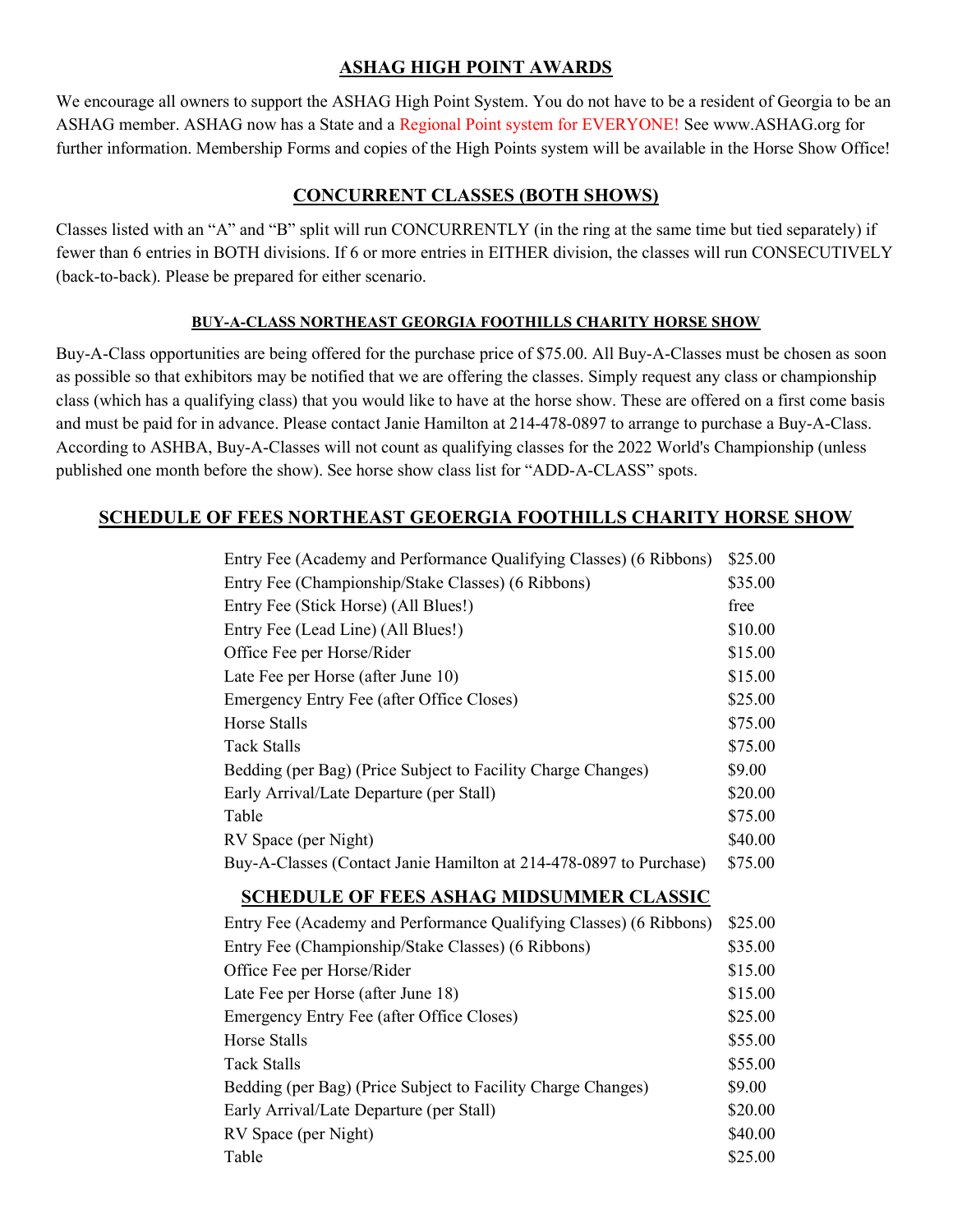# CLASS SCHEDULE

# NORTHEAST GEORGIA FOOTHILLS CHARITY

### An S after the class stands for an ASHBA Select Series Class. An M after the class stands for a Monarch Series Class.

### Friday Morning, June 17th, 9:00 A.M.

- 1. ASB Model—Open
- 2. AHHS Youth Medallion Showmanship In-Hand
- 3. Showmanship In-Hand—Open (Any Breed)
- 4. Pleasure Driving—Open (Any Breed)
- 5. ASB Hunter Country Pleasure—Adult Amateur/Junior Exhibitor (S and M)
- 6. Walk/Trot or Jog-Trot Pleasure—Rider 12 and Under (Any Tack) (Any Breed)
- 7. Single Hackney or Harness Pony Show Pleasure Driving—Adult Amateur/Junior Exhibitor (S and M)
- 8. Style Racking—Open (Any Breed)
- 9. English Pleasure Walk/Trot—Open (Saddle Seat or Hunt Seat) (Any Breed)
- 10. English Pleasure Pony (14.2 and Under)—Rider 17 and Under (Saddle Seat or Hunt Seat) (Any Breed)
- 11. English Pleasure—Open (Saddle Seat or Hunt Seat) (Any Breed)
- 12. English Pleasure—Novice Rider (Saddle Seat or Hunt Seat) (Any Breed)
- 13. Buy-A-Class 1:

### 14A. ASB Three-Gaited English Show Pleasure—Adult Amateur (S and M)

- 14B. ASB Three-Gaited English Show Pleasure—Junior Exhibitor (S and M)
- 15. Walk-Trot Saddle Seat Equitation—12 Years and Under (Any Breed) (M)
- 16. Adult Saddle Seat Equitation (Any Breed) (M)
- 17. Saddle Seat Equitation—Open (17 Years & Under) (Any Breed) (M)
- 18. ASB Three-Gaited Park Pleasure—Open (M)
- 19. AHHS Youth Medallion Roadster Pony
- 20. Hunter Pleasure—Open (Any Breed)
- 21. Single Roadster Pony to Bike—Junior/Limit Pony
- 22. Buy-A-Class 2:
- 23. Racking—Open (Any Breed)
	- 24A. ASB Show Pleasure Driving—Adult Amateur (S and M)
	- 24B. ASB Show Pleasure Driving—Junior Exhibitor (S and M)
- 25. ASB Five-Gaited English Country Pleasure—Adult Amateur/Junior Exhibitor (M)
- 26A. ASB Country Pleasure Driving—Adult Amateur (S and M)
- 26B. ASB Country Pleasure Driving—Junior Exhibitor (S and M)
- 27. Walk/Trot or Jog-Trot Pleasure—Open (Any Tack) (Any Breed)
- 28. Pleasure Prospect Walk/Trot/Canter or Walk/Jog-Trot/Lope—Open (Any Breed) (Any Tack) (Any Seat)
- 29. Pleasure Racking—Open (Any Breed)
- 30. Buy-A-Class 3:

### Friday Evening, June 17th, 6:00 P.M.

- 31. AHHS Youth Medallion Roadster Pony Under Saddle
- 32. Buy-A-Class 4:
	- 33A. ASB Show Pleasure Driving—Adult Amateur Championship (S and M)
	- 33B. ASB Show Pleasure Driving—Junior Exhibitor Championship (S and M)
- 34. Single Roadster Pony to Bike—Adult Amateur/Junior Exhibitor
- 35. ASB Five-Gaited English Country Pleasure—Adult Amateur/Junior Exhibitor Championship (M)
- 36. Walk/Trot or Jog-Trot Pleasure—Rider 12 and Under Championship (Any Tack) (Any Breed)
	- 37A. ASB Three-Gaited English Country Pleasure—Adult Amateur (S and M)
	- 37B. ASB Three-Gaited English Country Pleasure—Junior Exhibitor (S and M)
- 38. English Pleasure Walk/Trot—Open Championship (Saddle Seat or Hunt Seat) (Any Breed0
- 39. English Pleasure—Open Championship (Saddle Seat or Hunt Seat) (Any Breed)
- 40. English Pleasure Pony (14.2 & Under)—Rider 17 & Under Champ. (Saddle or Hunt Seat) (Any Breed)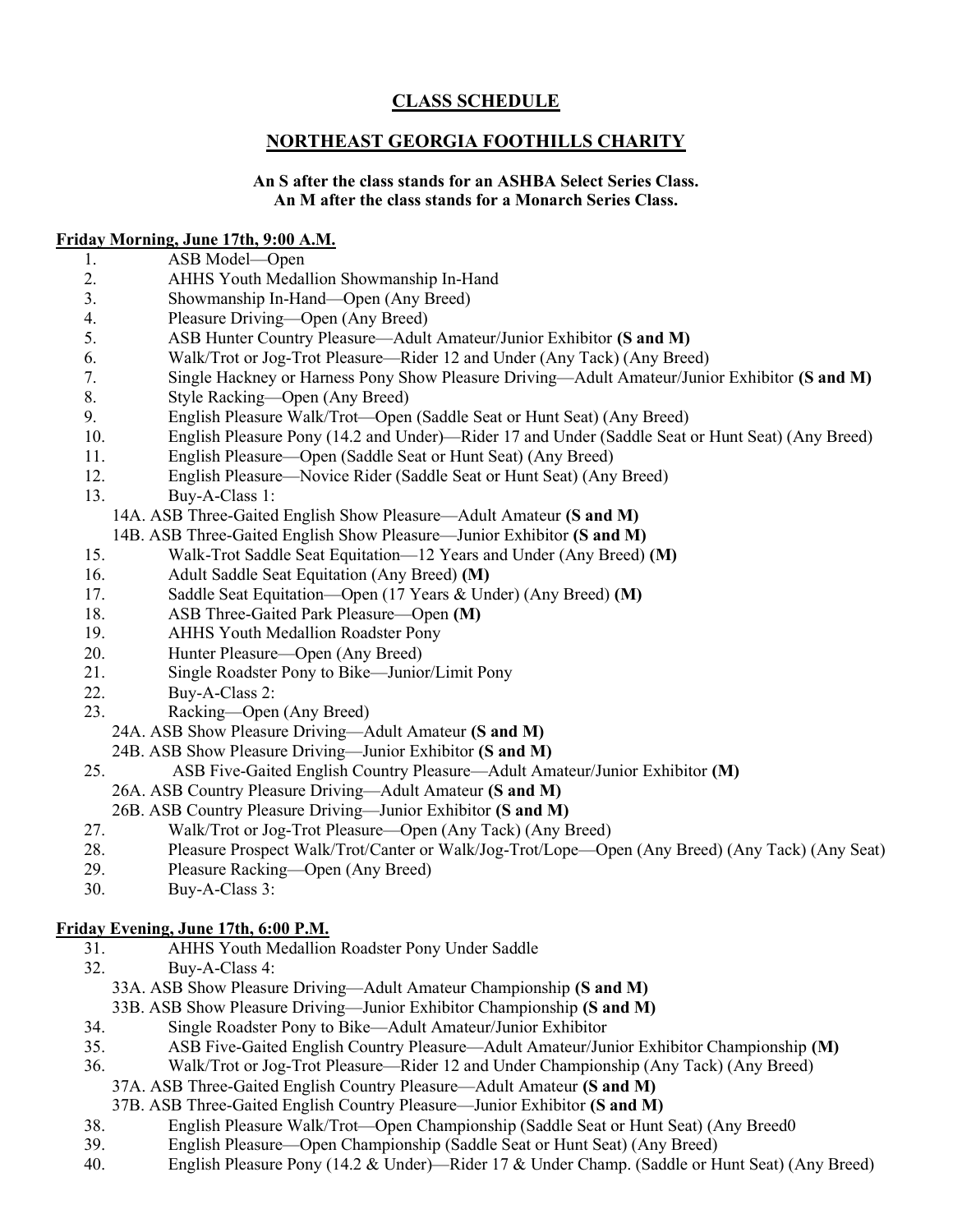- 41. English Pleasure—Novice Rider Championship (Saddle Seat or Hunt Seat) (Any Breed)
- 42. ASB Five-Gaited—Ladies Open
- 43. ASB Three-Gaited—Adult Amateur/Junior Exhibitor (S and M)
- 44. Hunter Pleasure—Open Championship (Any Breed)
- 45. Saddle & Bridle's ASB Hunter Seat Classic—Adult Amateur/Junior Exhibitor
	- 46A. ASB Five-Gaited Show Pleasure—Adult Amateur (S and M)
		- 46B. ASB Five-Gaited Show Pleasure—Junior Exhibitor (S and M)
- 47. Walk-Trot Saddle Seat Equitation—12 Years and Under Championship (Any Breed) (M) 48A. ASB Country Pleasure Driving—Adult Amateur Championship (S and M)
	- 48B. ASB Country Pleasure Driving—Junior Exhibitor Championship (S and M)
- 49. Single Hackney or Harness Pony Show Pleasure Driving—Adult Amateur/Junior Exhibitor Champ. (S and M)
- 50. Walk/Trot or Jog-Trot Pleasure—Open Championship (Any Tack) (Any Breed)
- 51. Pleasure Prospect W/T/C or W/J/L—Open Championship (Any Breed) (Any Tack) (Any Seat)
- 52A. ASB Park—Adult Amateur (S and M)

# 52B. ASB Park—Junior Exhibitor (S and M)

- 53. ASB Western Country Pleasure—Adult Amateur/Junior Exhibitor (S and M)
- 54. Western Pleasure—Open (Any Breed)
- 55. Buy-a-Class 5:
- 56. ASB Five-Gaited—Adult Amateur/Junior Exhibitor (S and M)

#### AMATEUR JUDGING—ADULT, 14 THROUGH 17, AND 13 AND UNDER Come to the ASHAG Sign in the bleachers. Prizes awarded at Party on Saturday night (after the show).

#### Saturday Morning, June 18th, 9:00 A.M.

- 57. Stick Horse (limited # of Stick Horses Available or Bring Your Own) (All Blues)
- 58. Show Rider Equitation WTC—Adult Amateur/Junior Exhibitor
- 59. Show Rider Showmanship WTC—Adult Amateur/Junior Exhibitor
- 60. Show Rider WTC Championship
- 61. UPHA Exceptional Challenge Cup Walk/Trot
- 62. Exceptional Walk/Trot Championship
- 63. UPHA Exceptional Challenge Cup Walk/Trot with Assistance
- 64. Exceptional Walk/Trot with Assistance Championship
- 65. Lead Line—Any Age Rider (Walk Only) (Any Tack) (Any Breed) (No Stallions)
- 66. Academy Equitation WTC—Adult Amateur
- 67. Academy Showmanship WTC—Adult Amateur
- 68. Academy Equitation WTC—Junior Exhibitor
- 69. Academy Showmanship WTC—Junior Exhibitor
- 70. Academy Hunt Seat Equitation WTC—Adult Amateur/Junior Exhibitor
- 71. Academy Hunt Seat Showmanship WTC—Adult Amateur/Junior Exhibitor
- 72. Academy WTC Championship—Adult Amateur/Junior Exhibitor
- 73. Academy Equitation WT—Adult Amateur
- 74. Academy Showmanship WT—Adult Amateur
- 75. Academy Equitation WT—Rider 14 through 17
- 76. Academy Showmanship WT—Rider 14 through 17
- 77. Academy Equitation WT—Rider 11 through 13
- 78. Academy Showmanship WT—Rider 11 through 13
- 79. Academy Equitation WT—Rider 9 through 10
- 80. Academy Showmanship WT—Rider 9 through 10
- 81. Academy Equitation WT—Rider 8 and Under
- 82. Academy Showmanship WT—Rider 8 and Under
- 83. Academy Hunt Seat Equitation WT—Adult Amateur/Junior Exhibitor
- 84. Academy Hunt Seat Showmanship WT—Adult Amateur/Junior Exhibitor
- 85. Academy WT Championship—Adult Amateur/Junior Exhibitor
- 86. Academy Racking—Adult Amateur/Junior Exhibitor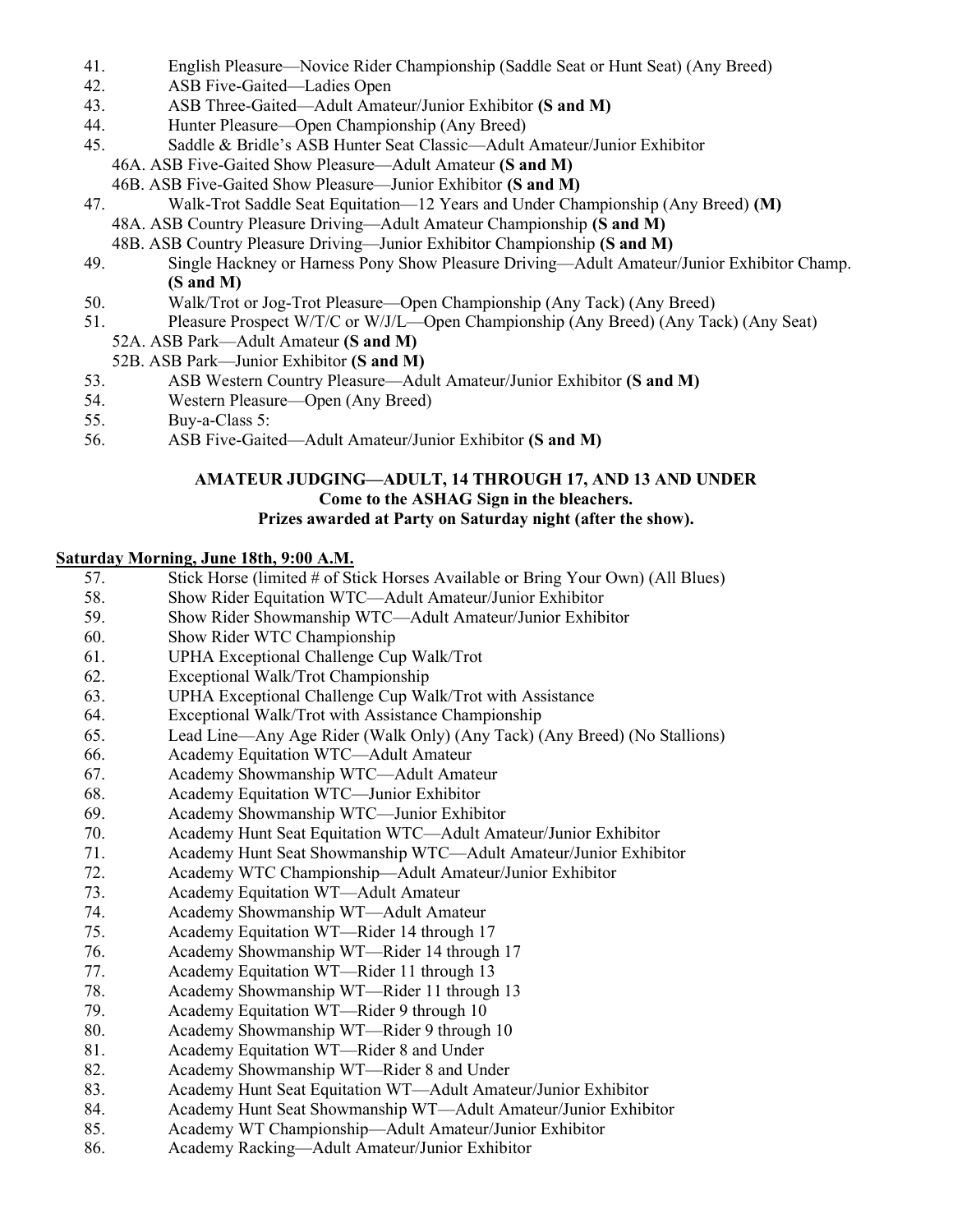#### Ring Drag—10 Minute Break

- 88. Academy Driving—Adult Amateur/Junior Exhibitor
- 89. Academy Driving Championship—Adult Amateur/Junior Exhibitor
- 90. Academy Lead Line Equitation WT—Rider 8 and Under
- 91. Academy Lead Line Showmanship WT—Rider 8 and Under
- 92. Academy WTC Grand Championship—Adult Amateur/Junior Exhibitor
- 93. Academy WT Grand Championship—Adult Amateur/Junior Exhibitor

#### Saturday Evening, June 18th, 6:30 P.M.

### 94. Buy-A-Class 6:

- 95. Roadster Pony Under Saddle—Junior Exhibitor Championship
- 96. ASB Fine Harness—Open Stake (M)
- 97. ASB Three-Gaited—Adult Amateur/Junior Exhibitor Championship (S and M)
- 98. Single Roadster Pony to Bike—Open Stake (S and M)
- 99. Adult Saddle Seat Equitation Championship (Any Breed) (M)
- 100. Saddle Seat Equitation—Open Championship (17 Years & Under) (Any Breed) (M)
- 101. Pleasure Driving—Open Championship (Any Breed)
	- 102A. ASB Five-Gaited Show Pleasure—Adult Amateur Championship (S and M)
	- 102B. ASB Five-Gaited Show Pleasure—Junior Exhibitor Championship (S and M)
- 103. ASB Park—Open Stake (M)
- 104. ASB Five-Gaited—Adult Amateur/Junior Exhibitor Championship (S and M)
- 105A. ASB Park—Adult Amateur Championship (S and M)
- 105B. ASB Park—Junior Exhibitor Championship (S and M)
- 106. ASB Three-Gaited—Open Stake (M)
	- 107A. ASB Three-Gaited English Show Pleasure—Adult Amateur Championships (S and M)
- 107B. ASB Three-Gaited English Show Pleasure—Junior Exhibitor Championship (S and M)
- 108. ASB Hunter Country Pleasure—Adult Amateur/Junior Exhibitor (S and M)
- 109. ASB Three-Gaited Park Pleasure—Open Championship (M)
	- 110A. ASB Three-Gaited English Country Pleasure—Adult Amateur Championship (M)
	- 110B. ASB Three-Gaited English Country Pleasure—Junior Exhibitor Championship (M)
- 111. Roadster Horse to Bike—Open Stake (S)
- 112. ASB Five-Gaited—Ladies Open Championship
- 113. ASB Western Country Pleasure—Adult Amateur/Junior Exhibitor Championship (S and M)
- 114. Western Pleasure—Open Championship (Any Breed)
- 115. ASB Five-Gaited—Open Stake (M)

#### PARTY IMMEDIATELY FOLLOWING THE SHOW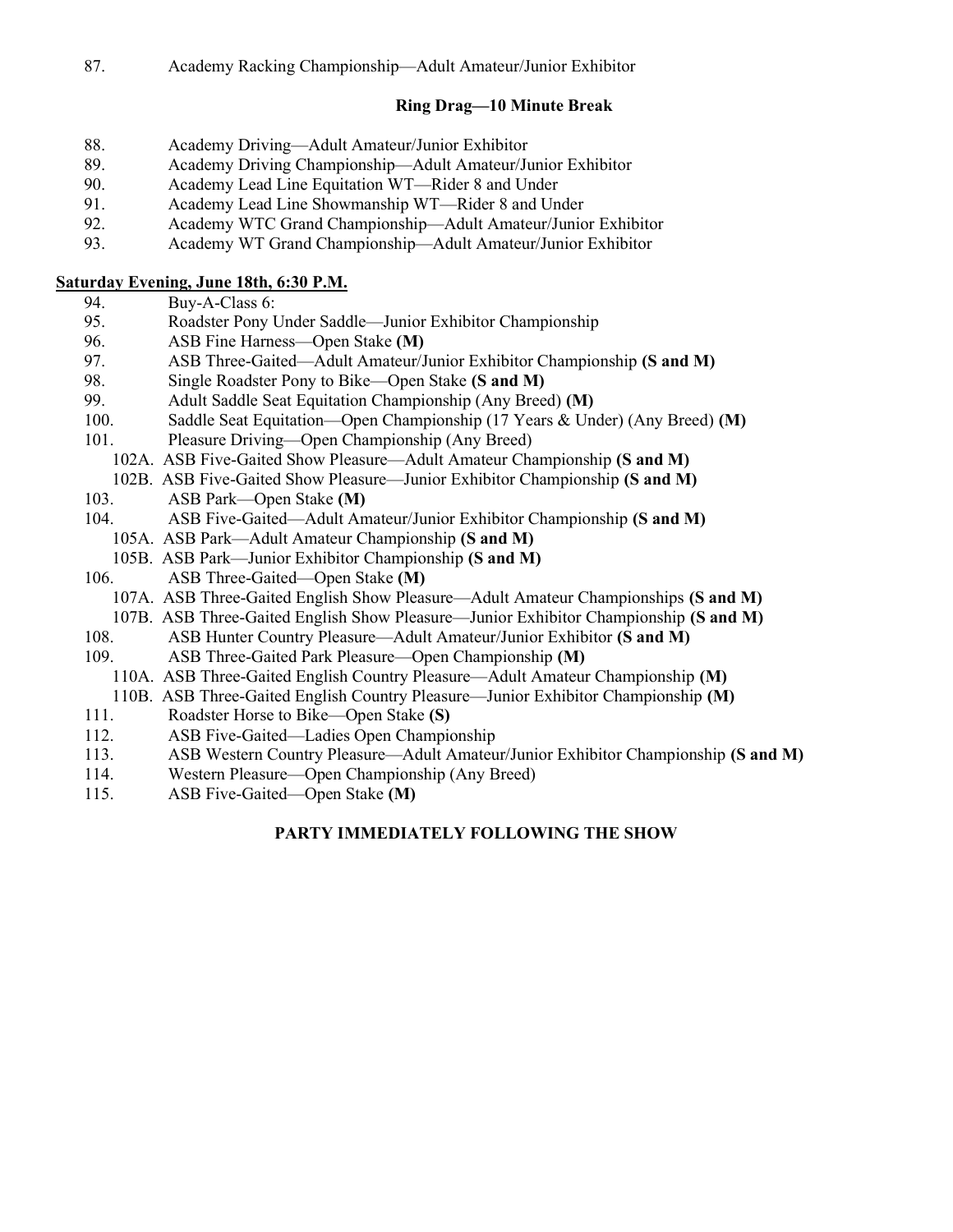# CLASS SCHEDULE

### ASHAG MIDSUMMER CLASSIC

### An S after the class stands for an ASHBA Select Series Class. An M after the class stands for a Monarch Series Class.

#### Sunday Morning, June 19th, 9:30 A.M.

- 1. ASB Show Pleasure Driving—Adult Amateur/Junior Exhibitor (S and M)
- 2. ASB Country Pleasure Driving—Adult Amateur/Junior Exhibitor (S and M)
- 3. ASB Park—Open (M)
- 4. ASB Hunter Country Pleasure—Adult Amateur/Junior Exhibitor (S and M) 5A. ASB Three-Gaited English Show Pleasure—Adult Amateur (S and M) 5B. ASB Three-Gaited English Show Pleasure—Junior Exhibitor (S and M)
- 6. Saddle & Bridle's ASB Hunter Seat Classic—Adult Amateur/Junior Exhibitor 7A. ASB Three-Gaited English Country Pleasure—Adult Amateur (S and M) 7B. ASB Three-Gaited English Country Pleasure—Junior Exhibitor (S and M)
- 8. ASB Western Country Pleasure—Adult Amateur/Junior Exhibitor (S and M)
- 9. Pleasure Pony Under Saddle Walk and Trot—Junior Exhibitor (Any Breed) 10A. ASB Five-Gaited Show Pleasure—Adult Amateur (S and M) 10B. ASB Five-Gaited Show Pleasure—Junior Exhibitor (S and M)
- 11. Saddle Seat Equitation Open—Adult Amateur/Junior Exhibitor (M)
- 12. Pleasure Pony Under Saddle Walk, Trot, and Canter—Junior Exhibitor (Any Breed)
- 13. Racking—Open (Any Breed)

#### Sunday Morning, June 19th, 11:00 A.M.

- 14. Lead Line—Rider 6 and Under (Walk Only) (Any Tack) (Any Breed) (No Stallions)
- 15. Exceptional Rider Equitation
- 16. Exceptional Rider Showmanship
- 17. Academy Lead Line Equitation WT—Rider 8 and Under
- 18. Academy Lead Line Showmanship WT—Rider 8 and Under
- 19. Academy Driving—Adult Amateur/Junior Exhibitor
- 20. Show Rider Equitation WTC—Adult Amateur/Junior Exhibitor
- 21. Show Rider Showmanship WTC—Adult Amateur/Junior Exhibitor
- 22. Academy Equitation WTC—Adult Amateur/Junior Exhibitor
- 23. Academy Showmanship WTC—Adult Amateur/Junior Exhibitor
- 24. Academy Hunt Seat Equitation WTC—Adult Amateur/Junior Exhibitor
- 25. Academy Hunt Seat Showmanship WTC—Adult Amateur/Junior Exhibitor
- 26. Academy WTC Championship—Adult Amateur/Junior Exhibitor
- 27. Show Rider Equitation WT—Adult Amateur/Junior Exhibitor
- 28. Show Rider Showmanship WT—Adult Amateur/Junior Exhibitor
- 29. Academy Equitation WT—Adult Amateur
- 30. Academy Showmanship WT—Adult Amateur
- 31. Academy Equitation WT—14 through 17
- 32. Academy Showmanship WT—14 through 17
- 33. Academy Equitation WT—11 through 13
- 34. Academy Showmanship WT—11 through 13
- 35. Academy Equitation WT—9 through 10
- 36. Academy Showmanship WT—9 through 10
- 37. Academy Equitation WT—8 and Under
- 38. Academy Showmanship WT—8 and Under
- 39. Academy Hunt Seat Equitation WT—Adult Amateur/Junior Exhibitor
- 40. Academy Hunt Seat Showmanship WT—Adult Amateur/Junior Exhibitor
- 41. Academy WT Championship—Adult Amateur/Junior Exhibitor